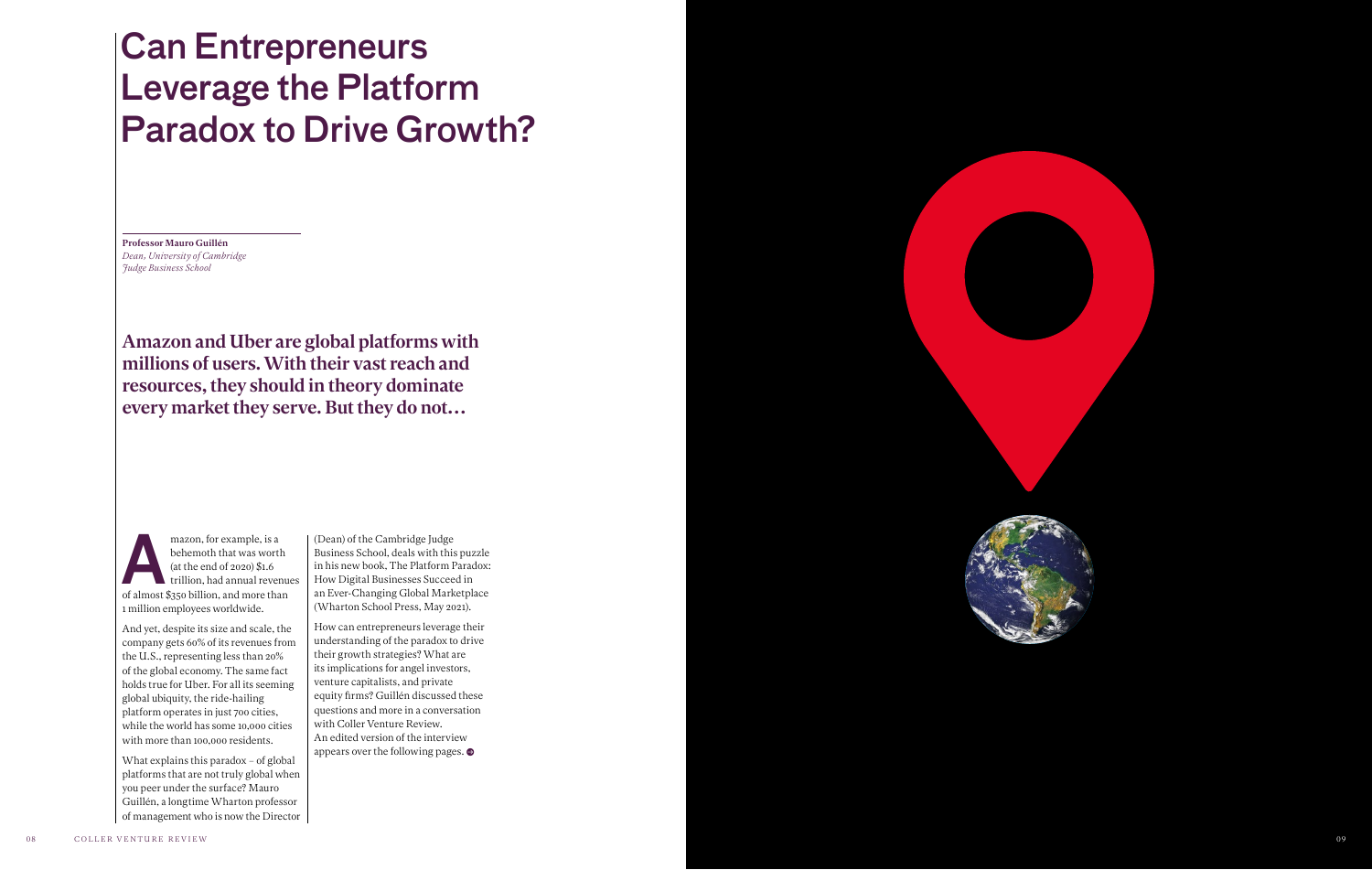#### Coller Venture Review —

What is the platform paradox? How did you discover it? Why did you decide to write about it?

#### Mauro Guillén —

The platform paradox has to do with something that I think is counterintuitive. When you think about digital platforms like Uber, Facebook, or Netflix, one tends to think that the technology is the same, the internet is a global medium, and therefore these successful platforms should take over the entire world market. They should have the largest market share everywhere. And yet, the paradox is that it is extremely rare for a platform to be No. 1 everywhere in the world. The only platform I can think of that way is Google. As a search engine, it is No. 1 pretty much everywhere except for a couple of countries. Of course, it is banned in China. Facebook has major competitors such as WeChat in China and several more in other countries.

The same goes for Uber. It only has a presence in 700 cities in the world. There are more than 10,000 cities in the world with more than 100,000 people, so Uber is far from being a global platform. But we think of Uber as this force of nature.

That is the paradox. The paradox is how come these digital platforms, although the internet is a global medium, and although they take advantage of economies of scale and network effects – why don't they have the No. 1 market share everywhere?

#### $CVR -$

The question is why.

#### Guillén —

The observation, I think, is relatively straightforward; the book delves into the "why" aspect. The reason essentially has to do with the nature of network effects. As you know, the network effect is that the more users a platform has, the more people want to use it because it is advantageous. The platform's

Between the two extremes of Uber and Google, you have various shades of gray. You have national network effects, regional network effects, and so on. It's as simple as that. Very few network effects are truly global. What we observe is this paradox that the platforms don't have 'number one' market shares everywhere in the world. It's as simple as that.

#### $CVR$  —

A fascinating point you make in your book is that the nature of the network effect can change with the user's intentions. You write about dating apps that depend on local network effects. But instead of a casual date, if you want to get married, you might cast a wider net that is regional, national, or even global. How does that process work?

#### Guillén —

It depends on what people are looking for. If they are looking for just a one-night stand, they care about the local network effect [to find local matches], right? But if people are using an app for matchmaking, or to find a spouse, then they may be willing to search more broadly so the network effect is at a higher level.

#### $CVR -$

What are the implications of local, regional, national, and global network effects for entrepreneurs? How can entrepreneurs leverage these effects to devise their own growth strategies?

#### Guillén —

" simple as that.



The key here is that entrepreneurs want to launch an idea obviously that is successful. They need to understand the network effects in terms of prioritizing how they allocate their resources. It makes a big difference whether you, as a platform, are essentially taking advantage of local network effects as opposed to regional or global ones. You would allocate resources in terms of your expansion around the world in a very different way. If you don't carefully analyze the nature of the network effects, you are bound to make mistakes. •

value increases with the number of users. The value of a platform to you increases if I also join the platform, and if our friends also join the platform. That's the network effect.

The problem is that network effects are not all the same. We assume they are, but they are not. The key distinction here that helps us answer that question – and therefore explains the paradox – is the geographical level at which

the network effects take place.

At one extreme, consider Google as a search engine. Everybody benefits from more people using Google and from more advertisers using Google. When you're searching, you want to have access to the widest and deepest amount of information. At the other end, consider Uber. If you get out of your house today because you want to get to the train station, and it's raining and you want to get an Uber, you don't care as a user how many Uber drivers there are in New York or San Francisco or Sydney, Australia. You care about how many there are within two or three miles of your home.

The same goes for users on the other side of the platform, the drivers. They also couldn't care less about how many people like yourself have been looking for an Uber hundreds or thousands of miles away. They only care about how many people want to get an Uber within two, three or four miles from where they are. So, the network effect is extremely local in Uber's case.

Let me finish the argument. If that's the case, Uber may start in the United States, but there's nothing preventing DiDi from starting in China to serve Chinese cities, or Grab in Southeast Asia, or Cabify in Spain and Latin America. In other words, no platform, unless it enters all the possible local markets in the world at the same time – no platform stands to have the upper hand in each of those local markets. That is because of the nature of the network effects.

### "

"

When you think about digital platforms like Uber, Facebook, or Netflix, one tends to think that the technology is the same, the internet is a global medium, and therefore these successful platforms should take over the entire world market. That is the paradox

> It makes a big difference whether you, as a platform, are essentially taking advantage of local network effects as opposed to regional or global ones. What we observe is this paradox that the platforms don't have 'number one' market shares everywhere in the world. It's as

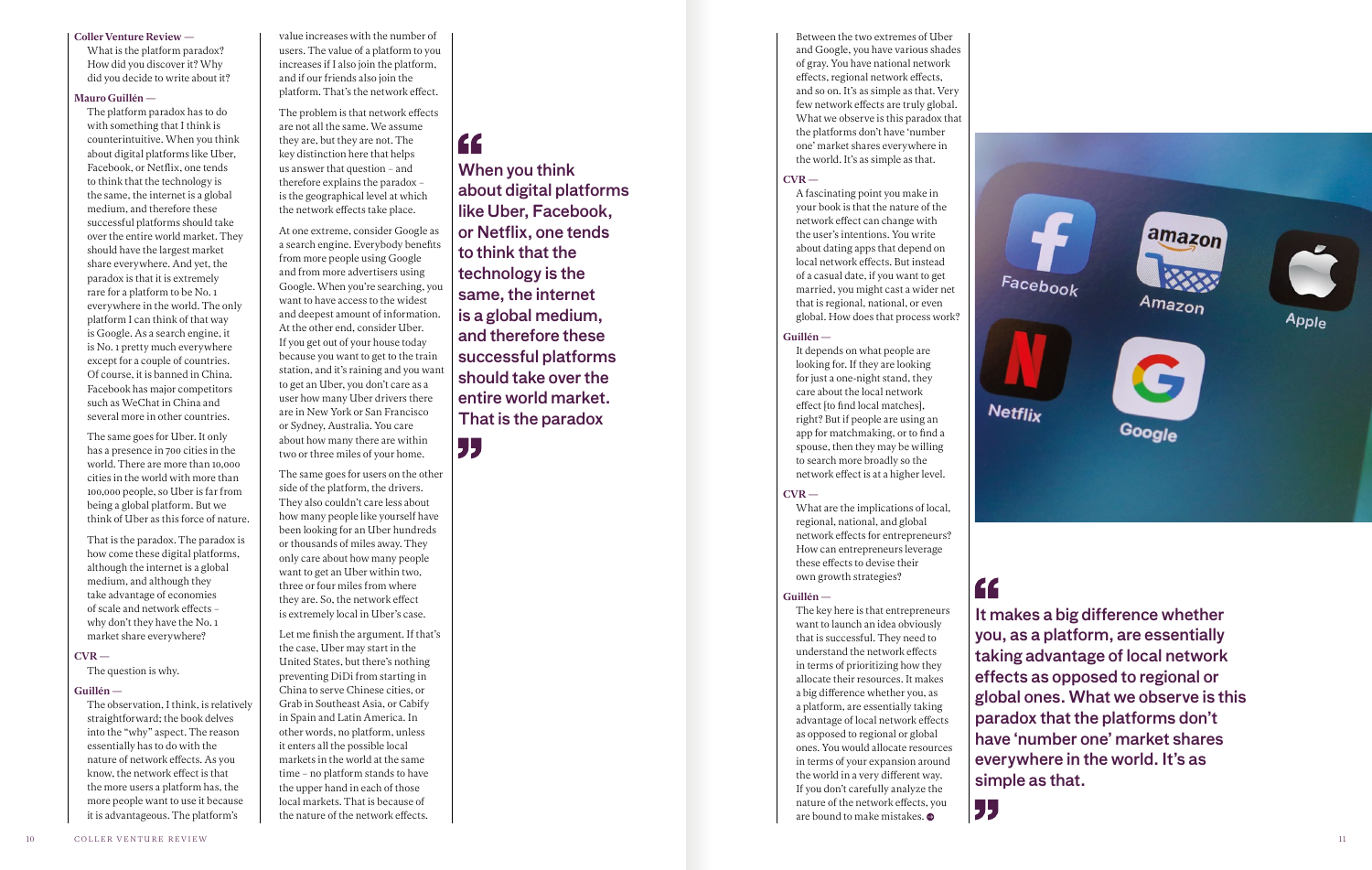on moving away from physical stores and using online channels. In fact, Walmart's most important competitor now is Amazon. There is no question about it. So, Walmart has created its own websites, apps, platforms, even marketplaces, where they invite some of the companies whose products they sell to establish their own stores. They have done that in the United States and in other markets.

But in China and India – places where the local competition is fierce, and Walmart doesn't really understand the market well – it has set up joint ventures or collaborations with existing platforms. In China, they have tied up with JD.com, which is one of the largest marketplaces, as you know. In India, Walmart decided that instead of collaborating, they decided to acquire. They acquired Flipkart.

In these cases, we are still talking about the same kinds of things that we were discussing in the pre-digital age. Companies, if they can, prefer to operate by themselves, with 100% owned operations, because then they don't have to share profits with anybody. But if that's difficult or impossible, then they collaborate. If they collaborate, they must share profits. They also have the option of acquiring. In Walmart's case, we see that they have done each of these things, depending on the market.

#### $CVR -$

Some companies have learned that when they offer products and services off platforms such as Facebook or Amazon, it helps build awareness or leads that enable them to find new customers. But these benefits can vanish overnight if the platform changes its rules.

#### Guillén —

Yes, that is the danger.

#### $CVR -$

How can entrepreneurs protect themselves against such vulnerability? Any suggestions?

You write that some traditional companies have jumped on the bandwagon by creating their own platforms. Is it better for entrepreneurs to try and build their own platforms or leverage existing platforms such as Amazon, Facebook, Google, or Apple?

#### Guillén —

It's hard to answer that question in the abstract universally for all types of situations. In reality, we see that companies are both creating their own platforms, but in certain circumstances they also rely on existing platforms. The reason is that obviously if they rely on existing platforms, they have to share profits [with those platforms]. They would prefer to avoid that. But sometimes it's very difficult because they don't understand the market, they lack familiarity with it, and it's culturally very different.

Take Walmart, for example. Walmart, as you know, is keen What are the main takeaways of The Platform Paradox for entrepreneurs?



This analysis is useful not just for entrepreneurs. It is also helpful for venture capitalists or angel investors who are trying to decide whether to give money to an entrepreneur. They need to understand before they commit any money what is the growth potential and what is the time frame for that growth.

## " The key thing is to do your homework and understand the network effects before you start allocating resources, before you come up with a strategy to plan for growth and you make decisions about prioritizing



A third issue – by the way, which I don't discuss in the book – in which this analysis is very important is for antitrust regulators. Obviously, they need to understand the nature of network effects from the point of view of competition and antitrust, the same way that prior to the digital age, the key was to understand economies of scale and whether any companies were becoming natural monopolies. This analysis has implications for several different kinds of people: entrepreneurs, venture capitalists, angel investors and also government antitrust authorities.

#### $CVR -$

#### Guillén —

This takes us back to the same kind of question that companies often face: Should I go alone, or shouldn't I? Of course, the decision that they need to make for specific markets is reversible. They can start one way, and then they can change, depending on the circumstances.

One thing is you only want to collaborate when you feel that you lack a resource. Once again, this is because you have to share the profits, right? But sometimes you start collaborating and then you realize, as you said, that maybe the platform has changed the rules. Or, if things have changed, you may feel more comfortable operating by yourself. It could also be that the other party that you have been collaborating with has been abusing your good will. This also happens very often, as you know.

What happens in those cases is that companies decide to either set up their own operations or they decide to acquire. In India, for example, Walmart started out by collaborating with Flipkart first, and then they acquired the company. What we need to remember is that all these decisions are dynamic. Companies change their minds all the time. You can also start in a given place by collaborating, and then, as you acquire more experience, you may decide to stop collaborating and run things yourself.

That, I think, is the key. It is not a decision that once you make it, you have to stick with it. No, you can change that decision later. Very often companies do precisely that. Mostly, what I've seen is the opposite. Companies that thought they were all-powerful, when they failed, when they encountered obstacles, then they decided to collaborate. That has been more frequent in my assessment than the other way around.

#### $CVR -$